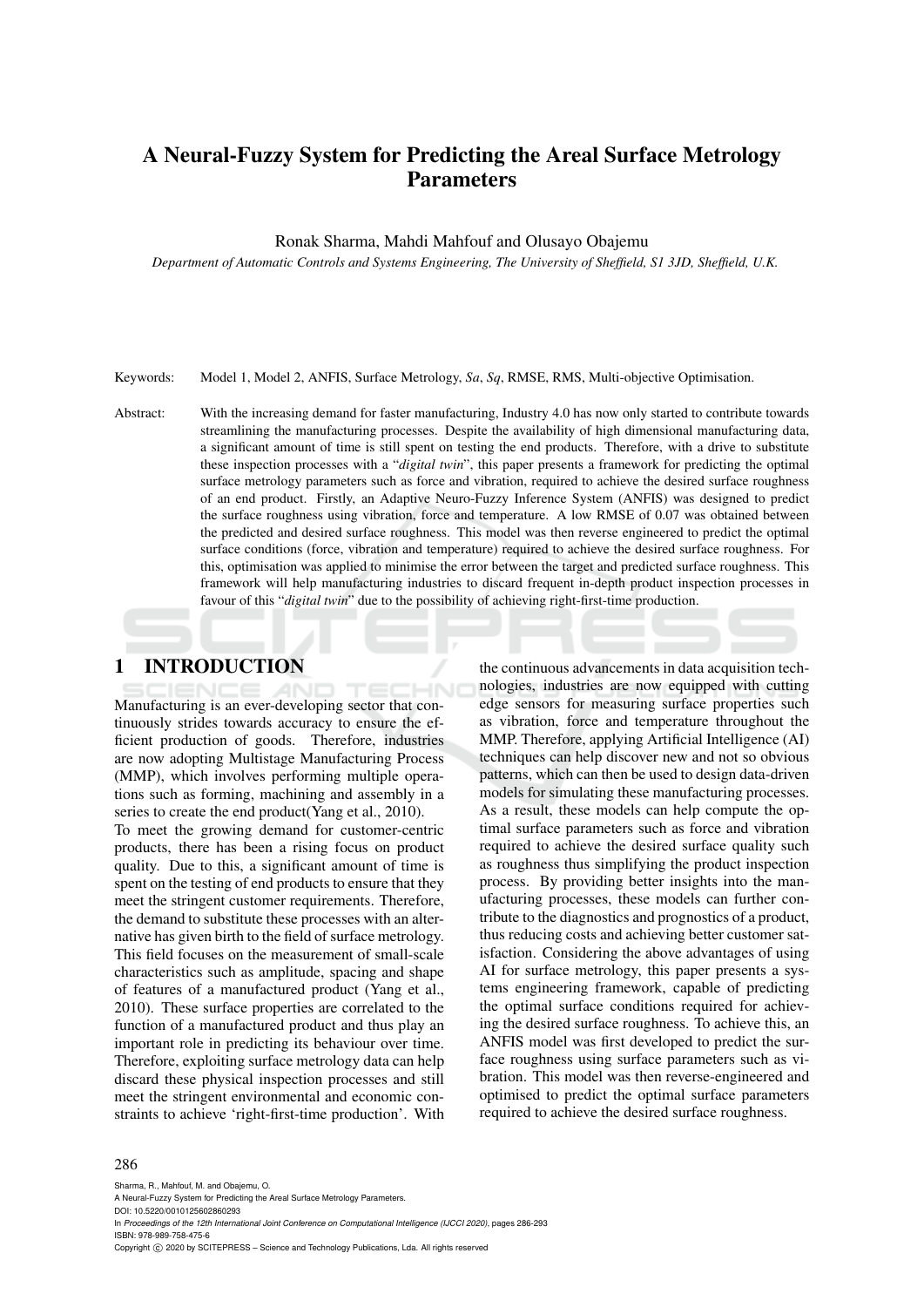### 2 LITERATURE REVIEW

### 2.1 Rise of Surface Metrology

Achieving a good surface finish ensures that the customer desired tribological properties such as high fatigue strength, corrosion resistance and aesthetic appeal are met to a high accuracy(Yang et al., 2017). However, excessive surface finishing can lead to increased costs of manufacturing and degraded mechanical properties. As a result, it is important to devise models that can predict the optimal surface metrology parameters required to achieve such properties to a high degree of accuracy. (Acayaba and de Escalona, 2015) developed an ANN model comprised of two hidden layers, to predict the surface roughness of stainless steel in turning. This model achieved an accuracy of 98% thus inspiriing to use an ANN based technique in this paper for predicting surface roughness. This research also compared the results against regression models and as expected, ANN performed better due to a lower Mean Squared Error (MSE). In another research (Abbas et al., 2018), a multi-layer perceptron based ANN model was designed to predict the surface roughness of magnesium alloys used in aviation products. Using the cutting speed and depth of cut of the tool as inputs, this model achieved a reliable prediction accuracy of 1.35%.

With advancement in AI techniques, an intelligent framework combining ANFIS and Genetic Algorithm (GA) was developed to predict the surface roughness of a thermally drilled hole in galvanised steel (Kumar and Hynes, 2020). Using the spindle speed and angle of tool as inputs, the ANFIS model predicted the surface roughness which was then used by GA to minimise an objective function. This framework achieved a correlation of 0.99 and RMSE of 2.4x10−<sup>6</sup> between the predicted and experiment value.

The above research work shows the advantage of using AI based frameworks for predicting surface roughness of manufactured products. Another research showcased the correlation between surface roughness and surface metrology parameters such as force and vibration (Rao and Murthy, 2018). Hence, this paper presents a new system for intelligent manufacturing that combines the above discussed insights and techniques thus highlighting its novelty. This framework utilises and learns from surface metrology data to better predict the surface roughness value of a manufactured product as a measure of surface quality.

#### 2.2 ANFIS

ANFIS is a feed-forward adaptive neural network which uses a fuzzy inference system through its structure.Being a combination of fuzzy logic and neural network, it provides the advantages of both these modelling techniques in a single framework i.e. a powerful interpolator which is transparent and can deal with uncertainty intrinsically. Such integration is beneficial because the fuzzy logic manages the imprecision and uncertainty while the neural network ensures adaptation. The research defined in Section 2.1 shows the popularity of using ANN in surface metrology and thus, it was decided to use MATLAB ANFIS editor (*an fisedit*) for predicting surface roughness. Overview: The rest of the paper is organised as follows. Section 3 describes the experimental setup. Section 4 and 5 explain and compare two AN-FIS models for predicting surface roughness of end products. Section 6 describes the reverse-engineering framework that computes the optimal surface parameters. Section 7 presents the concluding remarks.

## 3 EXPERIMENTAL SETUP

A total of seventeen blocks of material steel EN24 were manufactured in the Advanced Manufacturing Research Centre (AMRC) facility in Sheffield, UK, where they underwent MMP. These blocks were first heat treated for hardening and then tempered at high temperatures to produce blocks that possessed similar mechanical but different surface properties. Here, the average temperature was measured using thermocouples but only once as a discrete value for every block. Then, milling and turning (referred to as *Operation*1 and *Operation*2) were performed on these blocks. During this, the vibration and force values were measured using a dynamometer and accelerometer in three axes i.e. X, Y and Z but were sampled at different rates thus generating differently sized datasets. A typical 3D surface plot for the surface metrology measurement of a part is shown in Figure 1. After MMP, a Coordinate Measuring System (CMS) was used to measure surface properties called *Surface Areal Parameters*. These parameters characterise the full 3D surface of a product and are standardised in the ISO 25178 (Specifications, 2012). This contains a list of industry-standard surface areal parameters. The two popular parameters are *Sa* and *Sq* and have been described in Table 1. A single discrete value of both of these was recorded by the CMS as a measure of surface roughness for every block.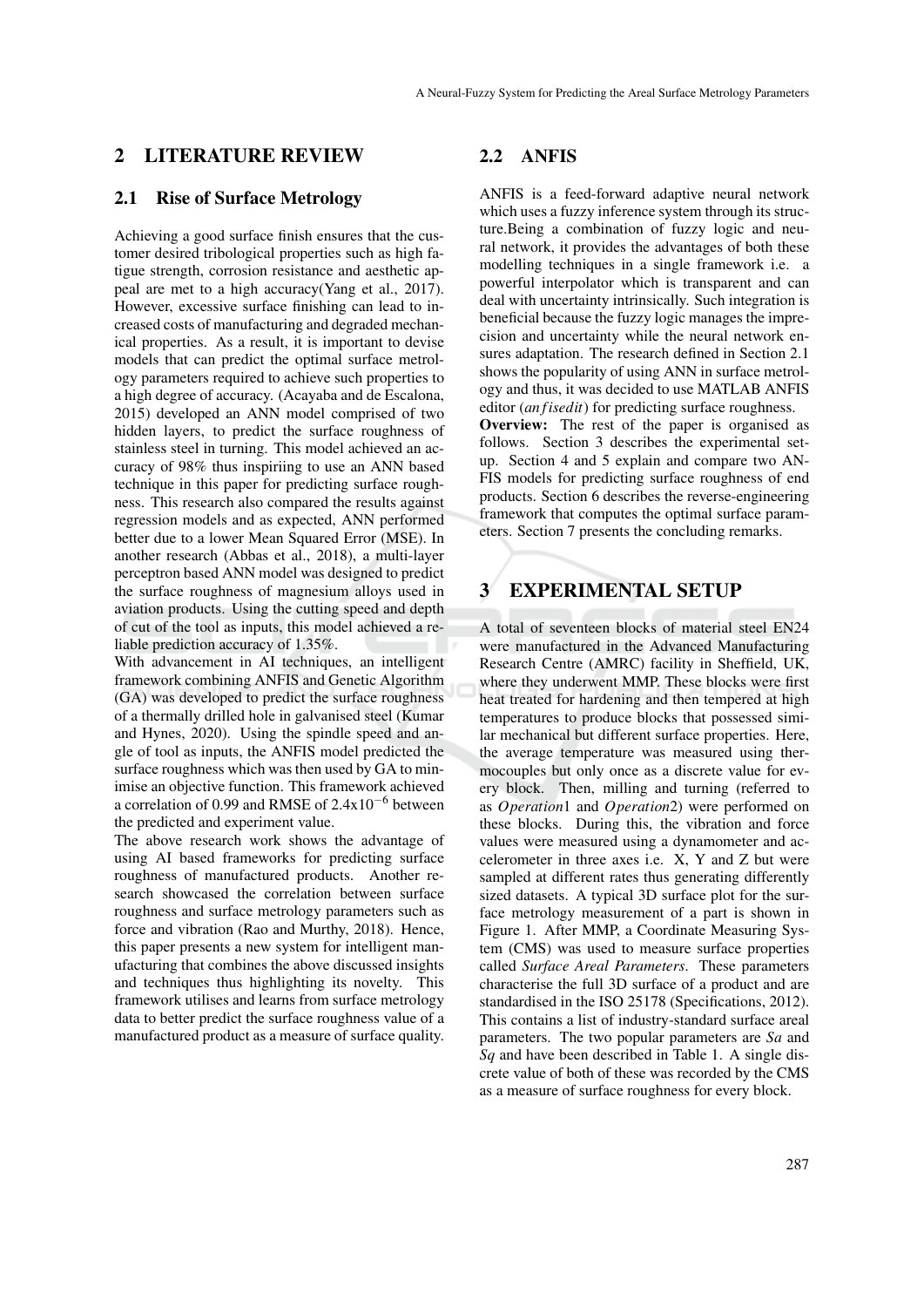| Symbol | Name                                                                        | <b>Formula</b>                         | <b>Notes</b>                                                                            |
|--------|-----------------------------------------------------------------------------|----------------------------------------|-----------------------------------------------------------------------------------------|
| -Sa    | Arithmetic Mean Height                                                      | $\frac{1}{4} \int \int  z(x,y)  dx dy$ | Arithmetic mean of the absolute of the<br>ordinate values within a definition area (A). |
| -Sq    | Root Mean Square Height $\int \sqrt{\frac{1}{4} \int \int z^2(x, y) dx dy}$ |                                        | Root mean square value of the ordinate<br>values within a definition area (A).          |

Table 1: Selected areal parameters as defined in the ISO documents. It should be noted that the data is sampled uniformly along the x and y axes.  $z(x, y)$  represents the measured height at location  $(x, y)$  (Specifications, 2012).



Figure 1: Typical surface metrology measurement of a part. This is a 3mm x 2.5mm surface patch with a sampling density of 100 samples per mm(Papananias et al., 2019).

### 4 MODEL 1: BIN DIVISION

(Rao and Murthy, 2018) showed that vibration measurements were widely used across industries to predict surface roughness of manufactured products due to a high correlation between these parameters. Hence, to produce a simple but reliable model, only vibration was considered as a useful feature for predicting the surface roughness. Since *Sq* had a higher statistical significance than *Sa*, therefore it was considered an ideal representation of surface roughness.

#### 4.1 Data Mining

The vibrations during MMP were recorded in three axes i.e. *X*,*Y* and *Z* and an average correlation of 0.87 was observed between these values. Hence, to exploit this knowledge, Principal Component Analysis (PCA) was applied. This reduced the data dimensionality by replacing the three axes dataset with a single PCA generated dataset thus reducing model complexity without losing any relevant information. Also, when analysing this PCA'd vibration dataset, it was identified that *Operation*1 data oscillated between -1 and 1, while *Operation*2 data oscillated between -6 and 6. Therefore, these datasets were then normalised between 0 and 1 to ensure that the training features were scaled equally thus reducing the risk of producing a biased model. The above techniques (*PCA and Normalisation*) were applied to the vibration data obtained during both the Operations for all 17 blocks.

#### 4.2 Sample Size Reduction

The above techniques improved the data quality, however, the I/O dataset was still unequally sized. This was because the vibration data was a continuous-time series dataset, however, the *Sq* data was a discrete dataset recorded only once for every block. To train a model, it is important to create a training dataset containing equally sized input and output data. Thus, the following approach was taken:

- Input Data: The vibration dataset was first divided into eight equally sized sub-datasets called as 'Bins'. Then, the mean vibration value was calculated for each of these eight 'Bins'. As a result, this technique affiliated each block with eight vibration values, irrespective of the original dataset size. This ensured that every block had the same number of vibration sample values.
- Output Data: The *Sq* dataset size was increased by repeating the same *Sq* value eight times per block thus affiliating these values to each of eight mean vibration values as shown in Figure 2.

The above processes were applied to the vibration dataset obtained for each block during both *Operation*1 and *Operation*2. This resulted in an equally sized I/O dataset and hence fit for training.

### 4.3 Overarching Model Architecture

Since all seventeen blocks were identical and underwent the same Operations, it was decided to combine the newly processed vibration data of all the seventeen blocks obtained from Operation 1 together and similarly combine the newly processed vibration data of all blocks obtained from Operation 2 together. This allowed utilising the vibration data of both Operations separately for training the model. Figure 3 shows this model architecture which is a Two Input Single Output ANFIS model. A total of 136 samples were gen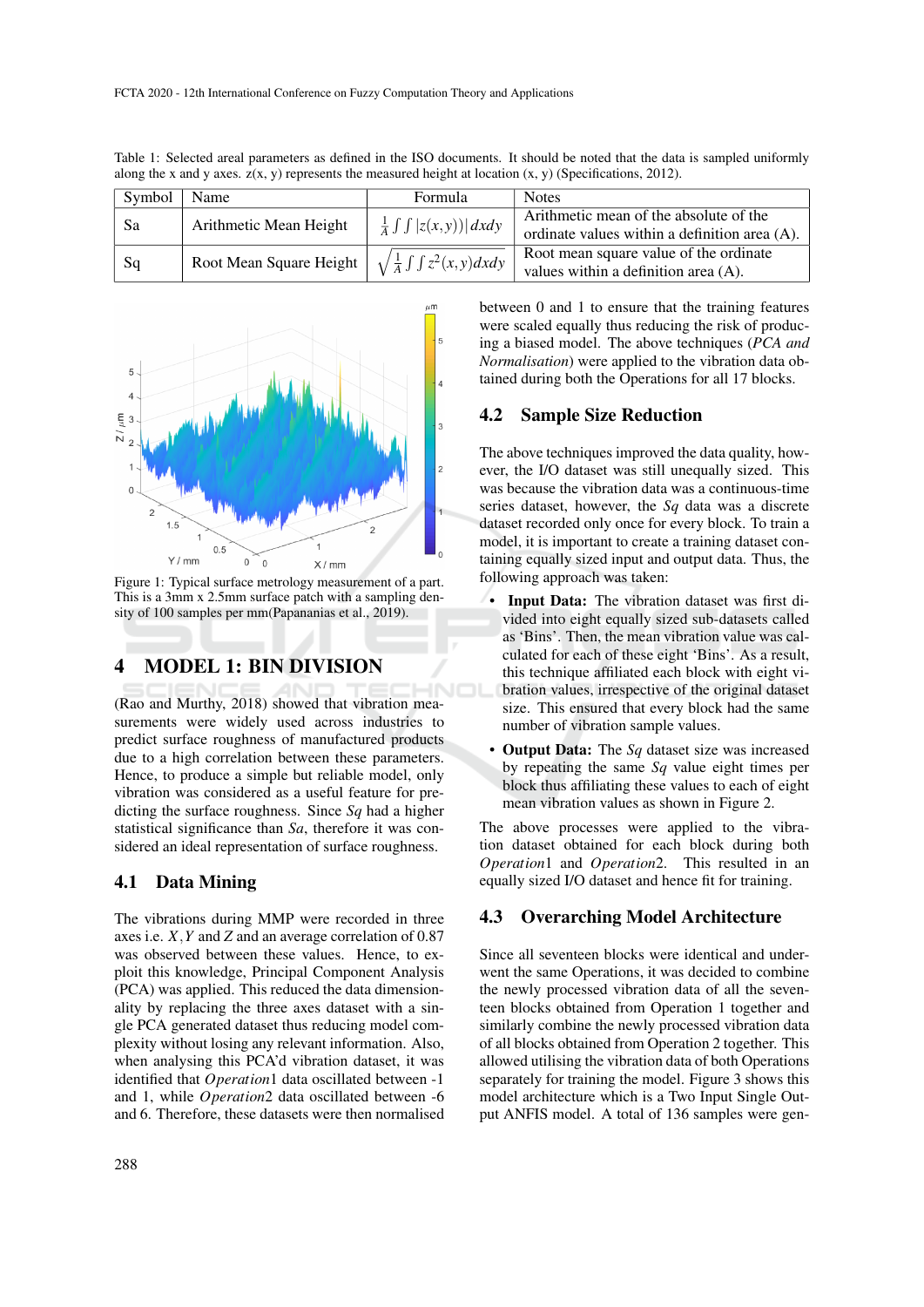erated and randomised such that 76% of it were used for training the model and the rest for testing.

#### 4.4 Further Analysis

Data Filtering: To reduce the effect of outliers, Savitzky Golay filter was applied to the dataset. However, this degraded the performance significantly as evidenced by a high RMSE value of 2.34.

Bin Size Adjustments: The performance degraded with increasing the *Bin* size (example to 15) possibly due to overfitting. Reducing the *Bin* Size (example to 4) also led to reduced performance due to underfitting. Hence, *Bin* size of eight was considered optimal.

#### 4.5 Results and Discussion

The correlation plot in Figure 4 shows that the predicted *Sq* values are scattered in the close vicinity of the correlation line thus evidencing a good performance. Correlation of 0.85 and RMSE of 0.12 was achieved, thus showing the model's capability for predicting *Sq* values to high accuracy. The generalisation of this model can be evidenced by the training data response. A correlation of 0.90 and an RMSE of 0.08 was achieved thus confirming the absence of overfitting. Furthermore, a linear regression model and a 2 layer feed-forward ANN were designed and used as benchmarks to compare the performance. Both these models obtained a higher RMSE and a lower correlation value thus showing an inferior performance. Therefore, ANFIS was the preferred technique.

## 5 MODEL 2: STATISTICAL FEATURE EXTRACTION

Despite showing a good performance, "Model 1" posed the following limitations. Firstly, applying "Bin Division" as explained in Section 4.2 led to a huge reduction in vibration dataset, thus losing useful information Secondly, the duplication of *Sq* values meant providing misleading data to train the model. Hence, inspired by (Papananias et al., 2019), the following strategy was adopted.

#### 5.1 Data Mining

Based on (Papananias et al., 2019), it was found that parameters such as force, vibration and temperature were highly correlated to surface roughness. Therefore, these features were used for eliciting a new model i.e. *Model 2* for predicting surface roughness



Figure 2: Shows the duplication of Sq values for Block 7, Operation 1. Here, the different vibration values are mapped to the same Sq value.



Figure 3: Shows an ANFIS model i.e. 'Model 1' designed to predict the *Sq* values using vibration data.



Figure 4: Testing data shows a near linear relationship b/w the 'Model 1' predicted and observed *Sq* value.

of end products. Inspired from paper (Papananias et al., 2019), it was decided to use *Sa* instead of *Sq* as a measure of surface roughness.

Data Set: Vibration and Force, both were continuous time-series data while temperature and *Sa* both were discrete values recorded once for every block. Unlike *Model*1, where the focus was to utilise the actual values of the continuous time-series data, this method instead focused on utilising the statistical features of the continuous time-series data as follows.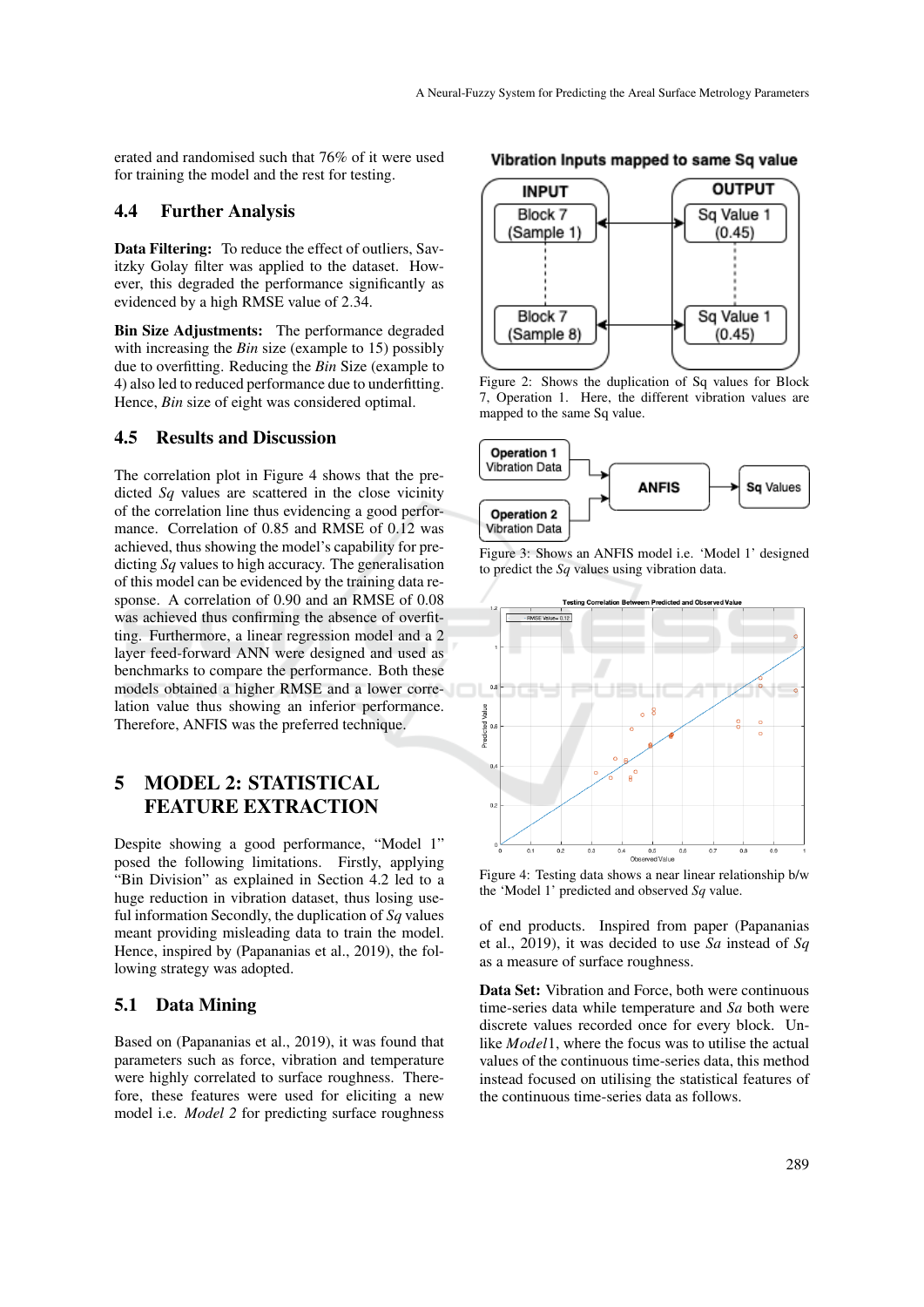Technique: The Root Mean Square (RMS) and Mean value of both 'Force' and 'Vibration' datasets were calculated for every block. For example, Block 1 had (RMS and Mean) 'Force' values and (RMS and Mean) 'Vibration' values affiliated to it. This feature extraction technique was applied to both *Operation*1 and *Operation*2 datasets, thus generating eight values of 'Force' and 'Vibration' for every block. The temperature was a single value measured only once across both *Operation*1 and 2 for every block. Hence, the final training dataset comprised of 17 sample values due to 17 blocks and each sample was associated with the above mentioned nine features. Following such a technique, ensured that the input and output datasets could now be mapped easily without having to either reduce the input dataset or duplicate the output values. *Hence, this technique embedded in an ANFIS framework highlights the novelty proposed by this paper.*

### 5.2 Overarching Model Architecture

Figure 5 shows the proposed system architecture. The nine feature dataset as described above was subjected to some feature extraction techniques and was then used as input to an ANFIS model for predicting the *Sa* value. The proposed model is a three-input singleoutput Sugeno based ANFIS. This architecture overcame the limitations of 'Model 1' as now each block was linked to nine distinct features, all mapped to a single *Sa* value thus avoiding any duplications.  $-NC$ 

### 5.3 Feature Extraction

To remove any biases, the sample dataset was randomised. Furthermore, it was identified that the vibration, force and temperature data were all scaled differently. Therefore, to ensure equal contribution to the model design, they all were normalised to a comparable scale i.e. between 0 and 1. Having nine input features but only 17 data samples, such a dataset was considered unfit for model training. Therefore, PCA was applied to reduce the dimensionality and retain the useful information of the removed features;

PCA Method: The four vibration values (i.e. RMS and Mean from both Operation 1 and 2) were first collected together and then subjected to PCA thus reducing the dimension of vibration dataset from four to one. The same method was then applied to the four force associated features thus reducing their dimensionality to one. Following this method, the dimensionality of the training dataset was reduced from nine features at the start to three input features, i.e. PCA'd Vibration, PCA'd Force and Temperature as shown in Figure 5. Due to the small sample size (i.e. seventeen samples), it was decided to utilise 13 samples for training i.e. a 76% and 24% split of the data.

#### Verification and Validation

Multiple Runs: The developed ANFIS model was executed 100 times such that the original dataset was randomised in each run thus producing a different RMSE and Correlation value. This was done to evidence the generalisability of the model. Therefore to evaluate the performance, average RMSE and Correlation values were calculated.

K-Fold Cross Validation: Despite the reduced dimensionality, such a low number of data samples posed the risk of overfitting. Hence, 4 Fold Crossvalidation was applied. The performance was evaluated by calculating the average Correlation and RMSE value obtained in each fold. This was used to evidence the model's diversity and robustness.

## 5.4 Results and Discussion

An average correlation and RMSE of 0.87 and 0.09 was obtained on running the model 100 times using the testing data thus showing acceptable performance. Figures 6 and 7 show the best predicted and observed *Sa* values obtained among the 100 runs using testing and training data. A low RMSE of 0.07 and 0.05 shows the high accuracy of the predictor. Furthermore, the results obtained from the 4-Fold crossvalidation also showed a high correlation and a low RMSE value for both the training and testing dataset, thus evidencing model's generalisability. The 3D surface plots between the input and output, corresponding to this single best run are shown in Figure 8 and Figure 9.These plots are non-linear and within the data minimum and maximum ranges thus suggesting that no obvious extrapolation occurred. Furthermore, a linear regression model and a 2 layer feed-forward ANN were designed and used as benchmarks to compare the performance. Both these models produced a higher RMSE and a lower correlation value than the ANFIS model thus showing an inferior performance.

#### Comparison between Model 1 and Model 2

*Model*2 achieved a lower RMSE and a higher Correlation value. Some other differences were as follows:

• *Model*1 followed a "Bin Division" approach, utilising the actual dataset values thus leading to information loss. While *Model*2 utilised the statistical features of the dataset to predict the surface roughness and thus the preferred choice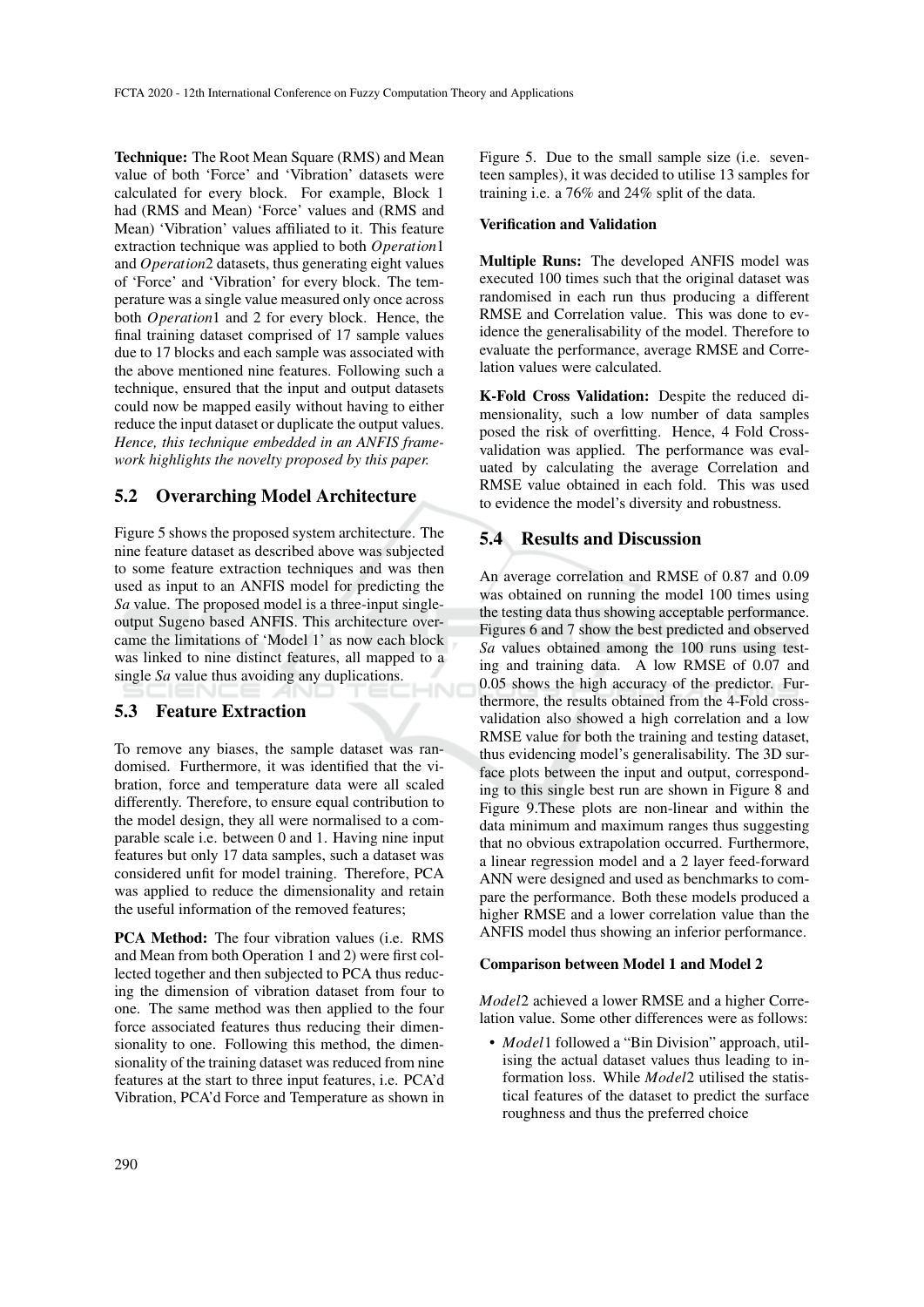

Figure 5: Shows the system architecture of 'Model 2'.



Figure 6: Testing data shows a linear relationship b/w the 'Model 2' predicted and observed *Sa* value.



Figure 7: Training data shows a linear relationship b/w the 'Model 2' predicted and observed *Sa* value.

• Unlike *Model*1, *Model*2 did not require to duplicate the output values i.e. surface roughness values, thus generating an unbiased training dataset

### 6 OPTIMISATION FRAMEWORK

#### 6.1 Motivation

The above proposed ' Model 2' was capable of predicting the surface roughness i.e. *Sa* value, given surface metrology parameters as input. However, to achieve right-first-time production, it was required to design a framework, such that given a target *Sa* value as an input, the framework could predict the optimal surface metrology values required to achieve that target. Therefore, the following framework was designed in which the 'Model 2' was reverseengineered. To achieve this, multi-objective optimisation was applied to minimise the error between the customer desired and model predicted *Sa* value until the error value was below a defined threshold.

#### 6.2 Objective Function

Genetic Algorithm (GA) was used for optimising two objective functions. The first objective was to minimise the error between the customer desired and model predicted *Sa* value. The second objective was to minimise the Standard Deviation (SD). Therefore, multiple predictors were designed which were variations of 'Model 2' . Inspired from (Mason et al., 2017), these objective functions were also normalised to minimise the risk of biasness during optimisation. Mathematically;

$$
\text{Objective 1} = \left(\frac{\text{SaTarget} - \text{MeanS} \text{aValue}(x)}{\text{S} \text{aTarget}}\right)^2 \tag{1}
$$
\n
$$
\text{Objective 2} = \left(\frac{\text{STDS} \text{aValue}(x)}{\text{S} \text{DEstimate}}\right)^2 \tag{2}
$$

where, '*MeanSaValue*' calculated the average of the *Sa* value predicted by the multiple models; '*ST DSaValue*' calculated the SD using the *Sa* value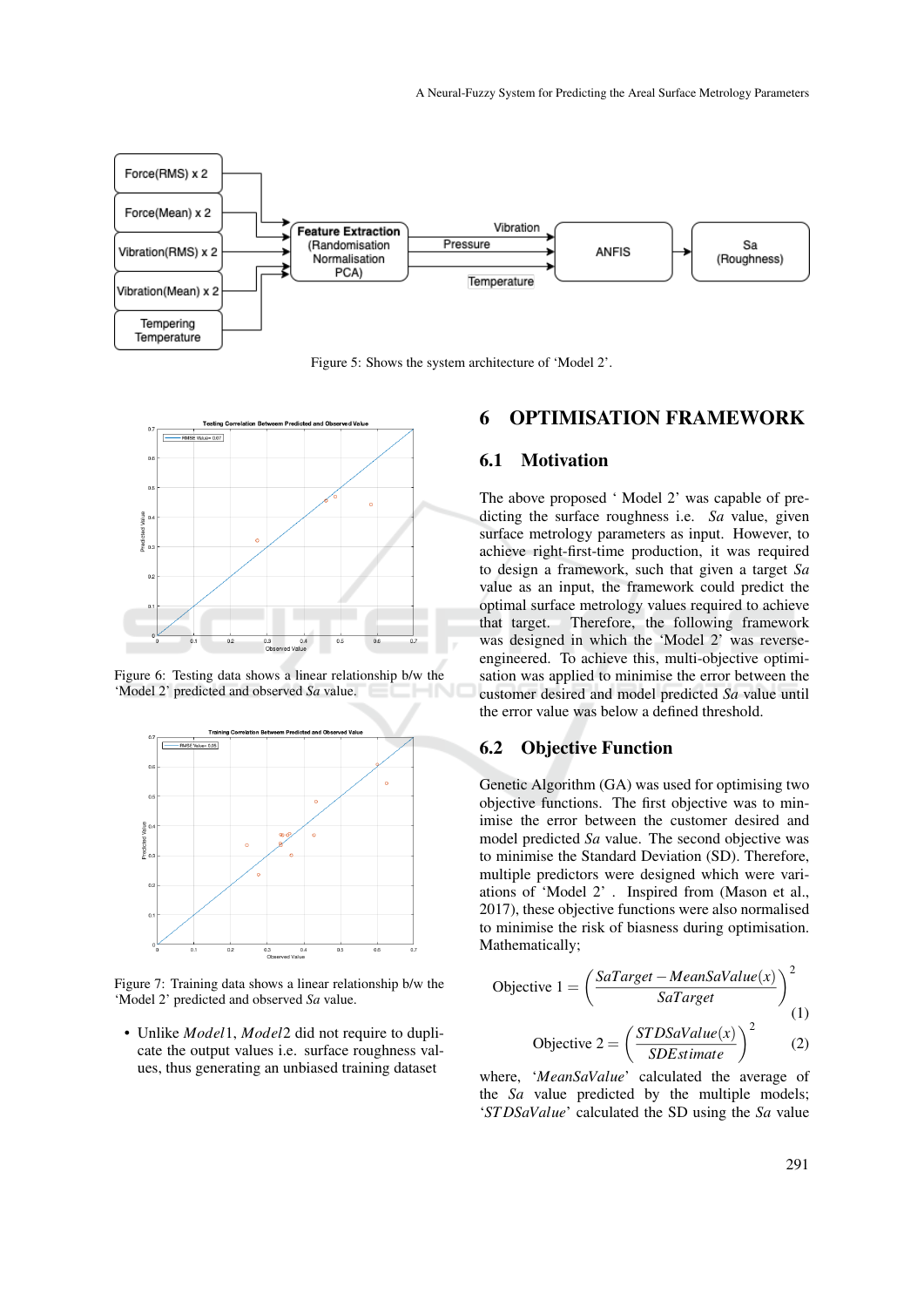

Figure 8: Shows 3D surface plot of Temperature and Vibration against *Sa* values.



Figure 9: Shows 3D surface plot of Temperature and Force against *Sa* values.

predicted by the multiple models; '*SDEstimate*' was set to 1000 (Mason et al., 2017). '*SaTarget*' was the customer desired *Sa* value.

#### 6.3 System Architecture

Figure 10 shows the framework used for reverseengineering the proposed ANFIS model. Seven AN-FIS predictors were designed by varying the Membership Functions(MFs) such as 'Bell' and 'Sigmoid'. In the first iteration of this framework, GA generated a random set of solution and passed this solution set to the seven ANIFS models as an input. This solution set represented the nine features as described earlier in Figure 5. In each iteration, the seven variations of

'Model 2' used the GA produced solution set to predict seven *Sa* values. These seven values were then used to calculate the mean *Sa* value and SD which were then passed to the optimiser(GA). Using these values, the optimiser produced a new set of solutions, with an aim to minimise the error objective.

#### 6.4 Implementation

Method 1: MATLAB function called *gamultiob j* was used for multi-objective optimisation. The objectives were specified in two separate equations (Section 6.2) but were optimised simultaneously. This produced Pareto solutions. Figure 11 shows that the solutions for *Sa* of 0.37, minimised the objectives to achieve a low MSE in the range of  $0.4$  and  $10^{-8}$ .

Method 2: Inspired from paper (Mason et al., 2017), the two objective functions were combined to form a single function and each objective was assigned a weight vector to quantify their priorities. This provided more control over optimisation by allowing to generate solutions of interest directly rather than Pareto solutions;

$$
Objective = w1 * (Objective1) + w2 * (Objective2)
$$
  
(3)

where *w*1 and *w*2 were the weights assigned to each objective and were varied between 0 and 1. This was because the objectives themselves were normalised between this range of values.

#### 6.5 Results and Discussion

Both 'Method 1' and 'Method 2', produced very similar results. However, there was a qualitative difference between the two methods.

Method 1: This is beneficial for solving generic problems, where the decision-maker (usually analysts) are unable to determine the priority order of the different objectives as they are debatable and not stringent.

Method 2: This is beneficial for solving problems where analysts can prioritise objectives according to their goal by manipulating weights of each objective For the proposed surface metrology problem, 'Method 1' was preferred as it provides analysts with the flexibility to choose the optimal solution that meets their goals from a range of Pareto solutions.

## 7 CONCLUSIONS

The increasing demand for customer-centric products is difficult to meet when a significant amount of time is still spent on the testing of end products. Therefore, with a drive to substitute these inspection processes with a *'digital twin'*, this paper presented